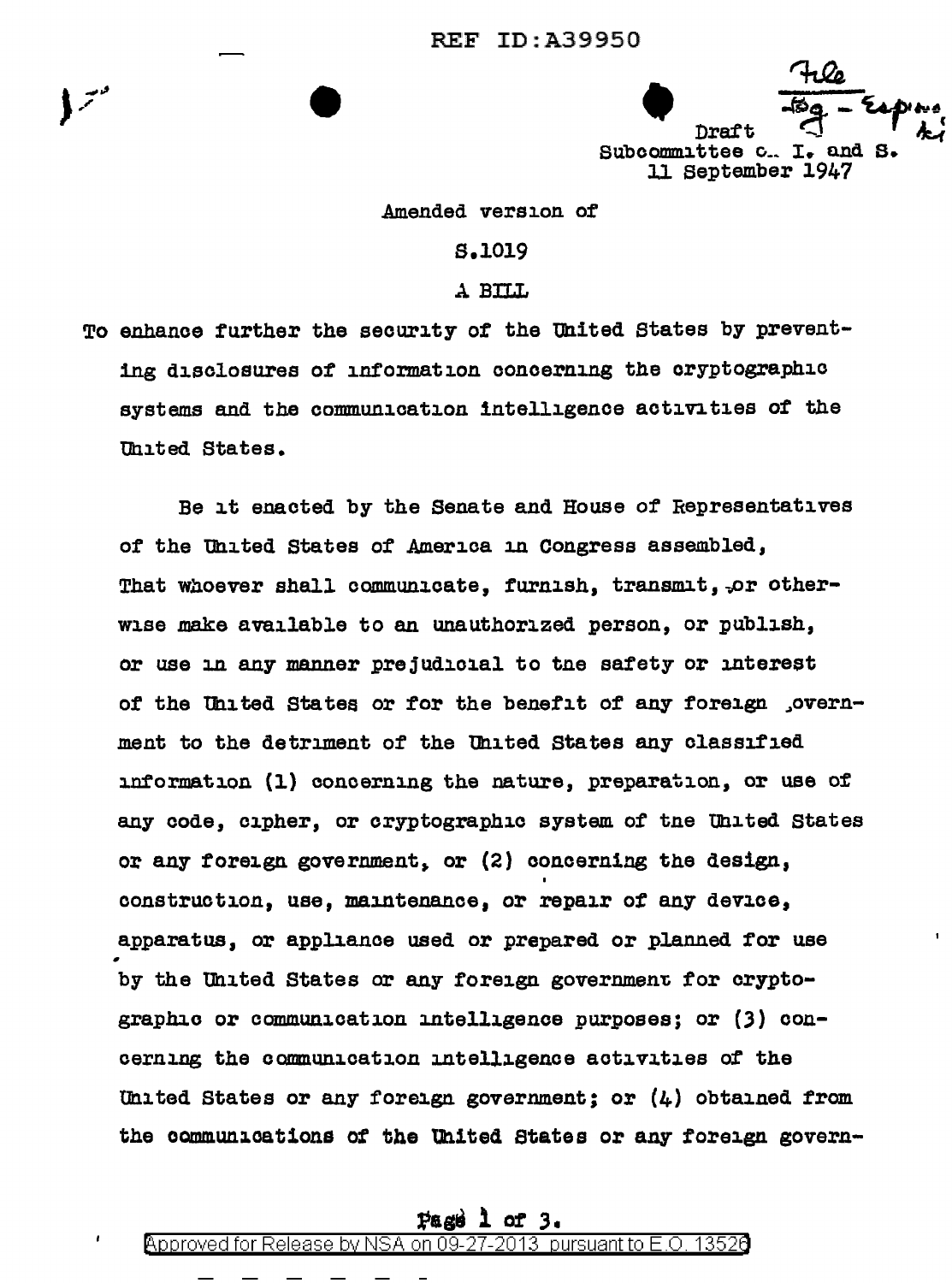Subcommittee on I. & S. 11 September 1947 S.1019-Amended<br>
----------------

ment by the processes of communication intelligence, shall be fined not more than \$10,000 or imprisoned not more than ten years or both.

•

 $\mathbf{v} = \begin{bmatrix} 1 & 1 \\ 1 & 1 \end{bmatrix}$ 

Sec.  $2. (a)$  The term "olassified information" as used herein shall be construed to mean information which, at the • time of a violation under this Act, is, for reasons of national security, specifically designated by a Uhited states goverhment agency for limited or restricted dissemination or distribution.

(b) The terms "code", "cipher", and "cryptographic system" as used herein shall be construed to include in their meanings, in addition to their usual meanings, any method of secret writing and any mechanical or electrical device or method used for the purpose of disguising or concealing the contents or the meanings of communications. The term "cryptographic purposes" as used herein is correspondingly extended in the scope of its moaning.

(o) The term "foreign government" as used herein shall be construed to include in its meaning any person or persons acting or purporting to act for or on behalf of any faction, party, department, agency, bureau, or military force of or within a foreign country, or for or on behalf of any gevernment or any person or persons purporting to act as a